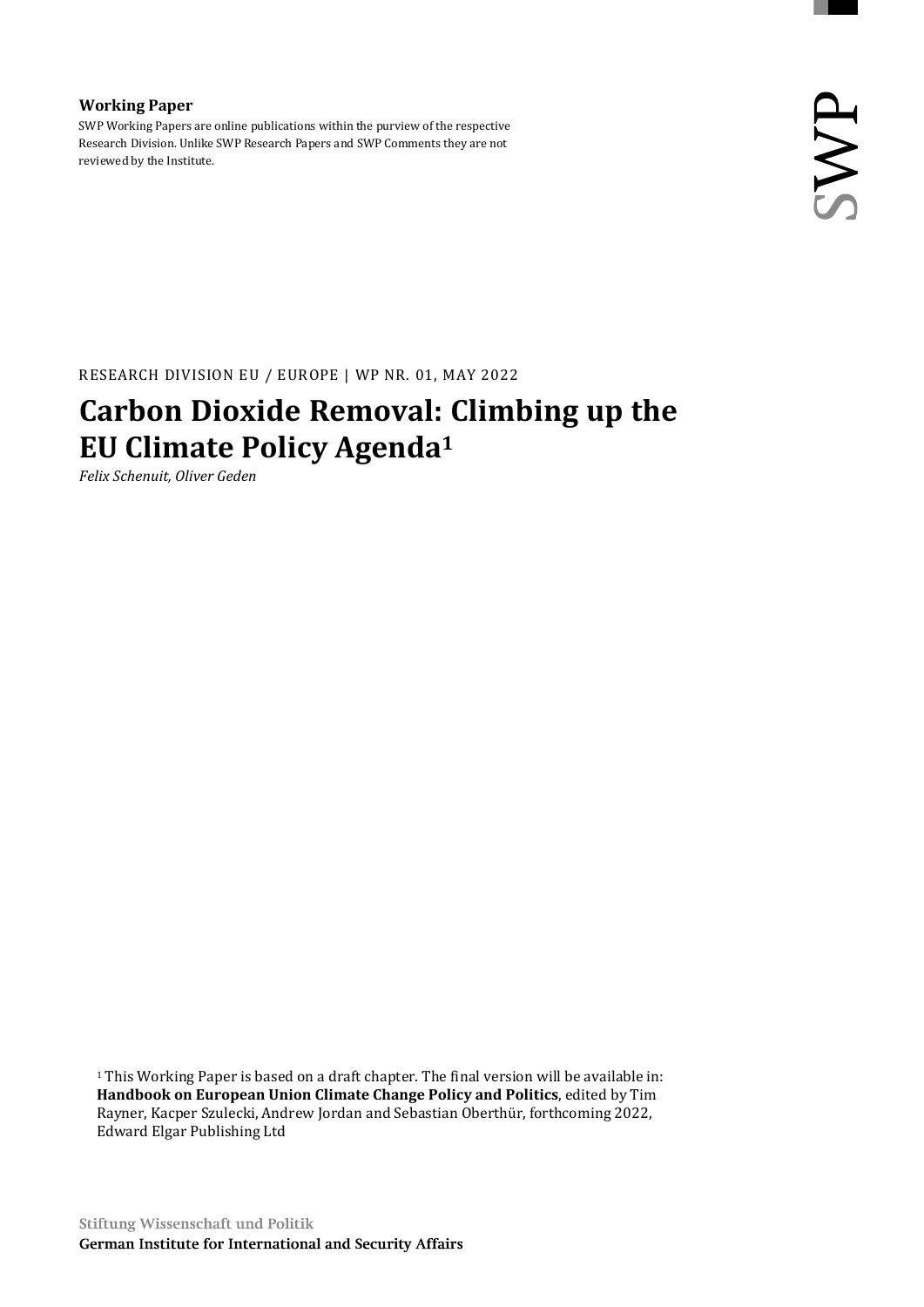### **1. Introduction**

Since the adoption of the Paris Agreement and the publication of the IPCC's Special Report on 1.5°C Global Warming (IPCC 2018), net zero emission targets have diffused rapidly across almost all political levels. While their scope varies and is often ambiguous (Rogelj et al. 2021), the concept of counterbalancing residual emissions with carbon dioxide removal (CDR) is emerging as a new organizing principle of climate policymaking. In the EU, net zero greenhouse gas (GHG) emissions developed from a long-term aspirational pledge in the context of the European Green Deal into a component of EU climate legislation in the socalled EU Climate Law (Regulation (EU) 2021/1119).

Modelling facilitated by the European Commission for its draft EU long-term climate strategy (Commission 2018b) as well as national modelling efforts (e.g. for the UK, CCC 2019 or Germany, Prognos et al. 2021) indicate that achieving net zero GHG emissions by 2050 or earlier requires significant amounts of CDR. The rapidly growing scientific literature on CDR identifies numerous methods to remove  $CO<sub>2</sub>$  from the atmosphere (for an overview, see Babiker et al. 2022), ranging from already established afforestation to more speculative direct air capture combined with carbon capture and storage (DACCS) (for details, see section 2). The need to deploy a portfolio of these methods to counter-balance hard-to-abate emissions e.g. from agriculture, industry, or long-haul transport, raises important questions about the operationalization of the net zero target within EU legislation. Although there are numerous political challenges in the process of accelerating a transition towards net zero GHG emissions, CDR stands out due to its potential to challenge the prevailing public policy paradigm in EU climate policy (Geden et al. 2018). Therefore, it is key to explore how removals are and will be integrated in the climate policy mix, how related politics play out, and how other aspects of climate policy will be affected.

There are three key reasons why a better understanding of how the EU is addressing CDR politically is required. First, the EU and its representatives perceive themselves and are being perceived as frontrunners in international climate policy. The way the EU is starting to regulate CDR can therefore be anticipated to have an impact on the international debate and governance under the UNFCCC, other fora for international cooperation, and climaterelated regulation in other countries. Secondly, OECD countries with their large shares of historic emissions are (in the academic literature, at least) generally expected to implement large amounts of CDR (Lee et al. 2021; Pozo et al. 2020). Thirdly, the issue will get more attention when the time period beyond 2050 comes to be addressed in climate policy. As already stipulated in the EU Climate Law, after achieving net zero in 2050 the EU will need to achieve net-negative GHG emissions.

CDR policymaking is a rapidly emerging component of climate policy (Schenuit et al. 2021). In order to trace its struggle onto and up the EU climate policy agenda, we start by providing a brief overview of CDR-related aspects of the EU's 2030 Climate and Energy Framework as adopted in 2018 and show that CO<sup>2</sup> removal is not entirely new to EU climate policymaking. We then turn to more recent developments, in particular the EU Climate Law and the new 'Fit for 55' package under the Green Deal to explore relevant actors in EU climate policymaking and their (evolving) political positioning towards CDR. On this basis, we conclude with an outlook on plausible future developments in CDR policy.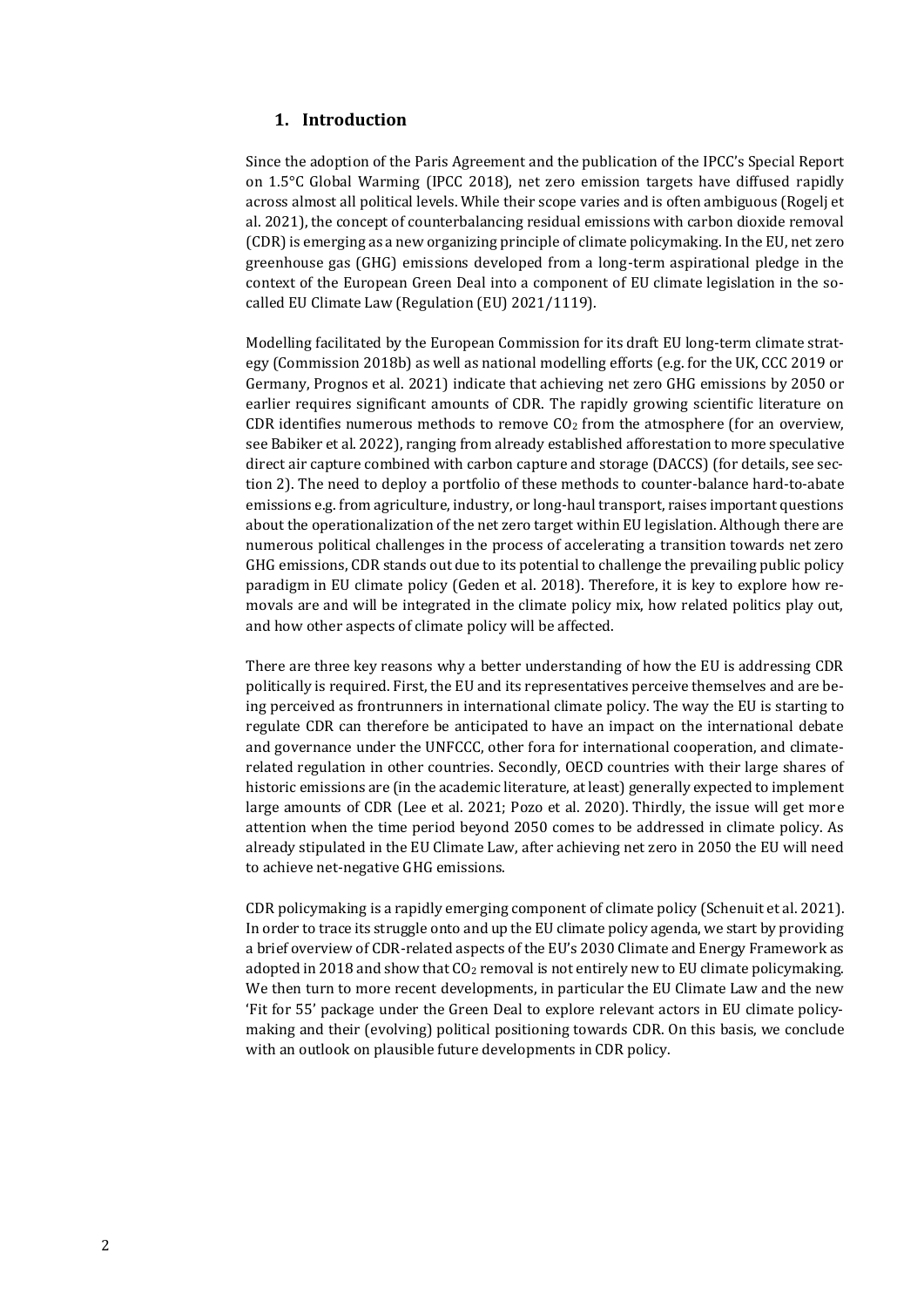# **2. Status quo: CDR in currently enacted EU climate policy**

According to the IPCC Special Report on 1.5 °C, CDR describes a set of "anthropogenic activities removing  $CO<sub>2</sub>$  from the atmosphere and durably storing it in geological, terrestrial, or ocean reservoirs, or in products. […]" (IPCC 2018). In order to limit global warming to 1.5 °C by the end of the century, such activities will be necessary to counterbalance hard-tomitigate, so-called residual emissions (mainly in industry, transport, and agriculture, see figure 1), and potentially bring global temperature down to 1.5°C after a temporary overshoot (IPCC 2018; Commission 2018).

Several recent assessments of specific CDR methods and their removal potentials helped to structure the debate (Smith et al. 2016; Fuss et al. 2018; IPCC 2021). Since then, studies and research projects on CDR governance and policy have emerged (e.g., Fridahl et al. 2020; Schenuit et al. 2021). Research on the economic and political feasibility aspects indicates that CDR deployment will require (Fuss et al. 2020), and has the potential to facilitate, new alliances. At the same time, it can also lead to new, or exacerbate existing, conflicts (McLaren et al. 2019; Geden and Schenuit 2020; Carton et al. 2020).





*Source: Geden and Schenuit 2020, based on EC (2018)<sup>2</sup>*

In public policy debates, a distinction is often drawn between "natural" and "technological" CDR methods. These framings carry substantial political implications (Osaka et al. 2021) and the terminology used to distinguish the methods in academic publications is still in flux. In an attempt to avoid value-laden terminology, we distinguish between *ecosystem-based* and *geochemical-based* approaches. While ecosystem-based methods aim to strengthen biological sinks such as forests and soils through reforestation and soil carbon sequestration, respectively, geochemical-based methods include different ways to absorb  $CO<sub>2</sub>$  and store it permanently (e.g. DACCS or Enhanced Mineral Weathering).

<sup>2</sup> 1.5TECH and 1.5LIFE are two decarbonization scenarios consistent with net-zero GHG emissions in 2050. While 1.5TECH makes more use of technological options, both for emission reductions and removals, 1.5LIFE has stronger assumptions regarding demand-side measures and enhanced land-based sinks. For details see Commission 2018, p. 325-326.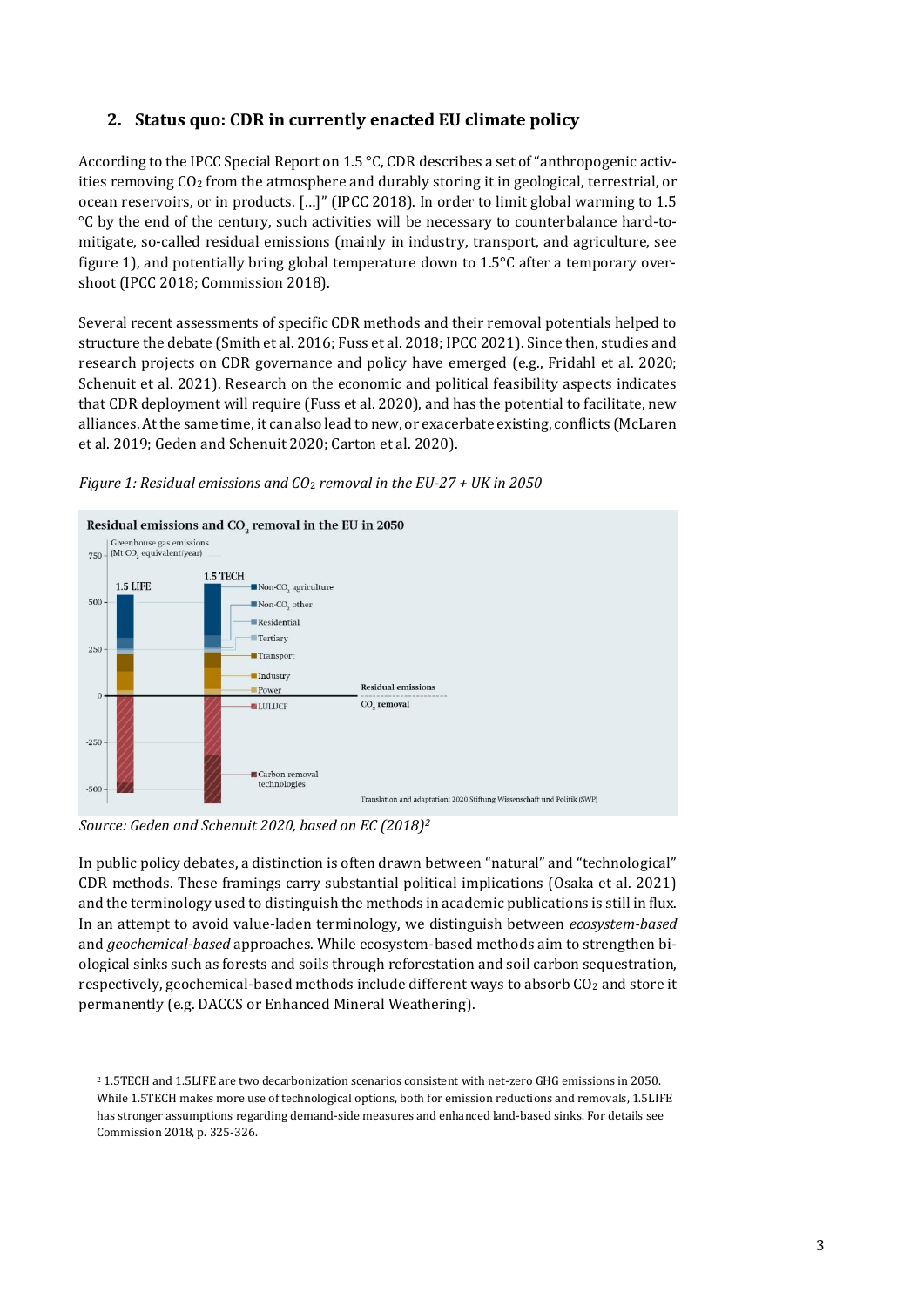In addition to the general acknowledgement of the necessity of CDR, IPCC's SR 1.5, the Special Report on Land (IPCC 2019), and AR6 Working Group I (IPCC 2021) identified wider implications of CDR measures for sustainability. For ecosystem-based methods, for instance, substantial impacts on environmental services and ecosystems as well as agricultural and food systems are likely (IPCC 2018), depending on, among other things, deployment rates. The actual impact on ecosystem services and the sustainable development goals is part of the scientific debate on land-based CDR measures (IPCC 2019; IPCC 2021). A geochemical-based method like DACCS does not have a high land impact, but for now, high costs and high amounts of energy use are clearly limiting factors (Fuss et al. 2018; Shayegh et al. 2021).

#### **Climate and Energy Framework 2030**

Although the scientific debate on integrating CDR into climate change mitigation policy is much older (Obersteiner et al. 2001), it was the IPCC's Fifth Assessment Report and the Paris Agreement that elevated a rather technical debate into the commentary sections of *Nature* and *Science* (Fuss et al. 2014; Geden 2015; Anderson and Peters 2016). Decisive starting points for the discussion were, on the one hand, the large amounts of CDR assumed in the IPCC 5th Assessment Report's emission pathways that required net-negative emissions compatible with the 2°C temperature target. When, to the surprise of many observers, an even more ambitious 1.5 °C target level was agreed in Paris it was feared that required amounts of CDR built into integrated assessment models would be even less feasible and less sustainable.

In the years following COP21, EU policymakers were quite reluctant to deal with the issue of CDR politically and awaited more expertise, both from the IPCC and from modelling efforts informing the Commission's proposal for a long-term EU mitigation strategy. Accordingly, the 2030 Climate and Energy Framework adopted in 2018 does not include any explicit CDR policy. In the Energy Union Governance Regulation (Regulation 2018/1999) however, CDR (alias "negative emissions") is mentioned, e.g. in its recitals and Art. 15, which calls for a long-term strategy with a perspective of at least 30 years. In particular, the European Council and the European Parliament as co-legislators asked the Commission to provide various scenarios in its Long-Term Strategy (LTS), including one "on achieving net zero GHG emissions within the Union by 2050 and negative emissions thereafter" (Art. 15, 2a). Since the Commission's Communication on its proposal for the LTS as well as the accompanying in-depth analysis have been influential preparatory work for the European Green Deal initiative kicked off in 2019, we will come back to this in the next section. Before we explore the role of CDR in the context of the Green Deal, we briefly summarize the aspects of the 2018 legislation that are of relevance for CDR.

Identifying aspects of implicit CDR policy within the body of already enacted climate policy is important, firstly to show that the concept of  $CO<sub>2</sub>$  removal is not entirely new to EU climate policy, and secondly to explore legislative and political entry points to anticipate the prospects of CDR politics and policymaking. The analysis provides insights into the context and path dependencies of current climate policy that are relevant to examining emerging policy related to CDR integration. We will focus on two of the three main pillars of EU climate legislation: The Land-Use Change and Forestry (LULUCF) Regulation and the EU Emissions Trading System (ETS). The third pillar, comprising national emissions reduction targets under the ESR regulation, does not yet entail specific EU-wide aspects relevant for CDR, except for flexibilities to the LULUCF regulation (see below and Romppanen, forthcoming).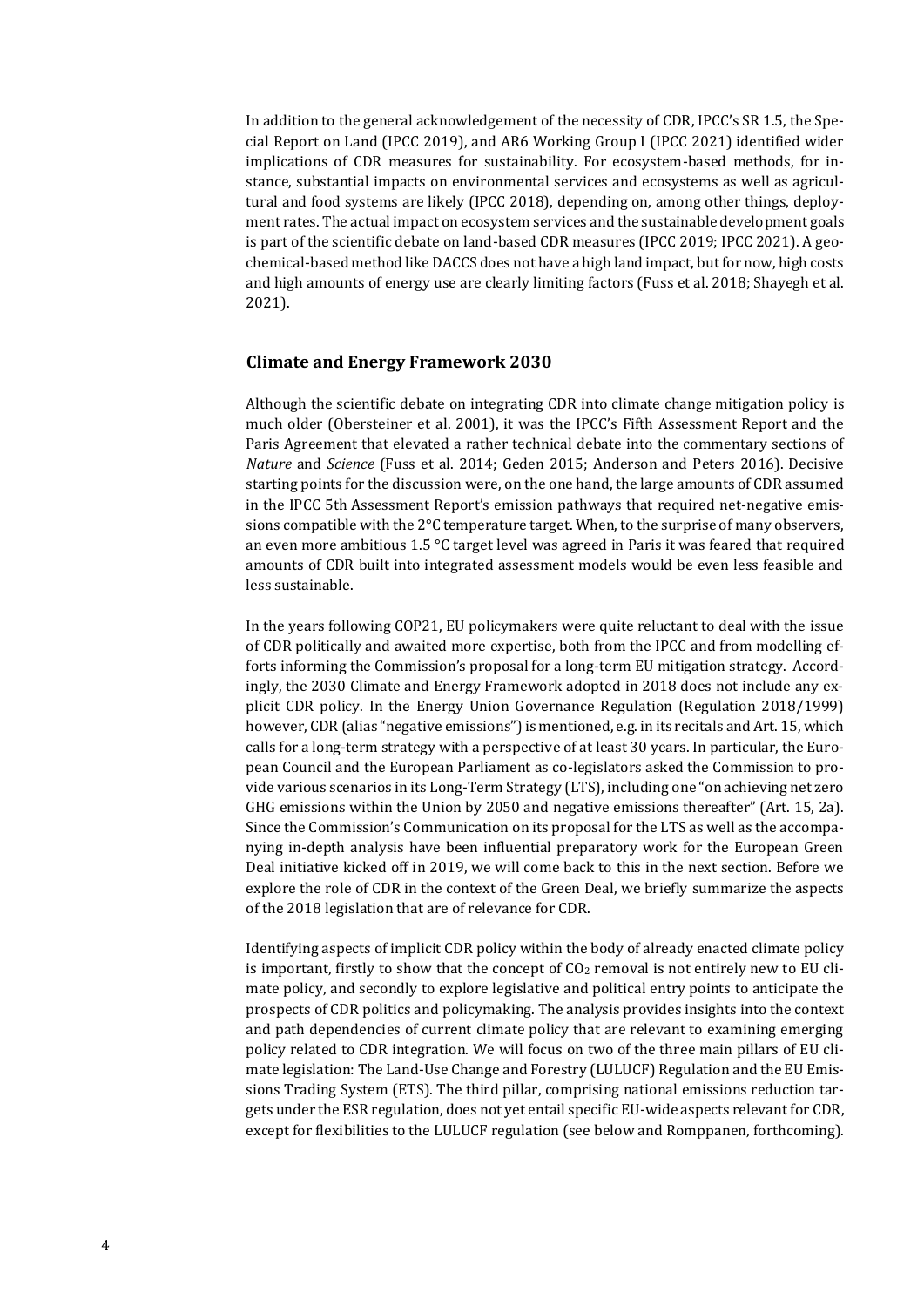#### **LULUCF Regulation**

In 2018, EU institutions agreed on the LULUCF regulation for 2021-2030 (2018/841) after intense and complex negotiations. From 2021 onwards, the newly established third pillar of EU's 2030 climate and energy framework regulates emissions and removals in this sector. Negotiations on the inclusion of the sector in EU climate targets officially started with a European Council decision in 2014 (European Council 2014). A preparatory EU decision (No 529/2013/EU) in 2013 included a general agreement on accounting rules, but did not regulate consideration of the sector in the achievement of EU-wide climate policy targets.

The LULUCF sector is known as a very contested issue in both international climate negotiations (Krug 2018) and EU policymaking (Savaresi et al. 2020). The main concerns have been uncertainty in reporting, opposition to offsetting and permanence of ecosystem-based carbon sequestration (Nabuurs et al. 2018). In addition, strong Member State-level interests, and low EU regulatory powers in the field of forest policy (Meyer-Ohlendorf and Frelih-Larsen 2017) prevented an earlier inclusion of the LULUCF sector in EU climate policymaking.

The central building block of the 2018 LULUCF legislation is the 'no-debit rule', a binding commitment "that accounted emissions from land use are entirely compensated by an equivalent removal of  $CO<sub>2</sub>$  from the atmosphere through action in the sector."<sup>3</sup> This means that sinks within the LULUCF sector (especially forests) balance emissions from other forms of land use (e.g. from managed cropland or deforestation). To secure verifiable compliance with the 'no-debit rule', the Regulation obliges all Member States to apply detailed accounting rules that result in LULUCF credits and debits.<sup>4</sup>

During the legislative process, the integration of the LULUCF sector into the overall target structure was contested. In particular, the linking of different climate policy pillars through new flexibilities proved to be controversial. Countries with large forestry and/or agricultural sectors were very active in trying to establish and shape flexibilities in their interest. NGOs criticized these countries for trying to water down climate ambition. However, these countries had the 2014 European Council decision on the 2030 Climate and Energy Framework as an argumentative reference point for the inclusion of new flexibilities. Here, the Heads of States and Government had already agreed on a formulation proposing the compensation of emissions in the agricultural sector through afforestation (European Council 2014). Also, a Commission impact assessment on a future LULUCF Regulation made clear that there is a "need for flexibility towards agriculture" in the Effort Sharing Regulation (ESR) (Commission 2016, p.28).

<sup>3</sup> See Commission homepage[: https://ec.europa.eu/clima/policies/forests/lulucf\\_en.](https://ec.europa.eu/clima/policies/forests/lulucf_en) 

<sup>4</sup> In order to take account of natural and country-specific characteristics of the sink effects of managed forest areas (e.g. age structure), the regulation establishes a process in which Member States propose individual reference values, which must be confirmed by the Commission and will then be the starting point for calculations of sink effects and emissions. The reference levels aim to ensure that only human-induced changes (e.g. more sustainable harvesting) are generating LULUCF credits and that the mere presence of a large LULUCF sinks in Member States does not automatically lead to a high number of LULUCF credits. These reference values will be set gradually for two phases (2021-2025 and 2026-2030). With regard to CDR it is important to note that afforested or deforested land is accounted for differently. For a comprehensive overview of the accounting rules, see Böttcher et al. (2019, 2021).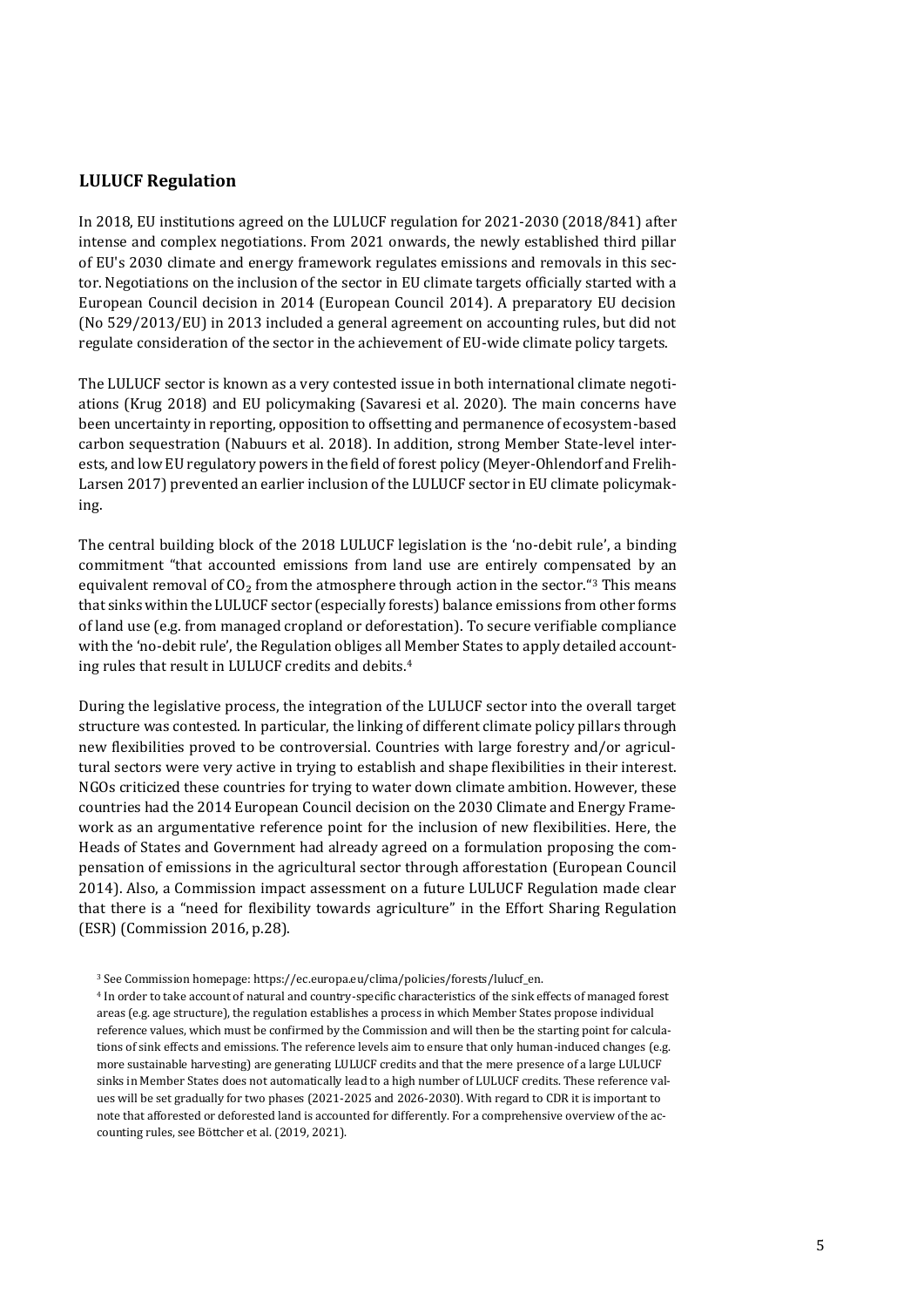The final LULUCF Regulation includes several flexibilities (Savaresi et al. 2020; Romppanen, 2019). Most relevant for CDR is the inter-pillar flexibility between LULUCF and ESR. If Member States do not comply with the 'no-debit rule' and no other flexibility option is available, annual emissions allowances from the ESR need to be transferred to balance emissions in the LULUCF sector. At the same time, a limited amount of 280 Mt (i.e. 1% of annual ESD emissions from 2005) LULUCF credits can be transferred to achieve the national reduction targets under the ESR. In principle, this flexibility provides the option that fossil fuel and agriculture emissions could be counterbalanced by forestry credits.

Through the established flexibilities, the LULUCF regulation thus already provides an opportunity to account for CDR. It is important to highlight that this integration was not framed as an initiative to anchor CDR as a mitigation measure in EU climate governance by EU policy-makers (see Böttcher et al. 2019, p. 30). The flexibilities follow the "purpose […] to help Member States meet their no-debit commitment rather than to compromise the EU's GHG emission reduction targets." (Romppanen 2019, p. 4). Although the amount of this flexibility is strictly limited, the agreed accounting procedures are expected to establish new incentive structures for Member States by introducing counterbalancing emissions through CDR conceptually – especially if revised Regulations under the European Green Deal followup on this idea and expand the scope of the inter-pillar flexibility (see section 3).

#### **EU ETS**

In principle, an emission trading scheme (ETS) would provide an opportunity to govern and incentivize the implementation of CDR. New Zealand's ETS, where forestry  $CO<sub>2</sub>$  emissions and removals are accounted as fully equivalent to emissions or avoided emissions from other sectors (Schenuit et al. 2021), provides an example of how absorbing  $CO<sub>2</sub>$  could lead to generating allowances. To date, this is not possible within the current design of the EU ETS and would even contradict the overall design of the EU ETS Directive as outlined in its Article 2(1) (Rickels et al. 2021). The most relevant CDR-related aspect of the 2018 EU ETS Directive is the fact that research and demonstration projects on CDR in combination with CCS can be funded through the EU ETS Innovation Fund (about  $E25$  billion, depending on the price for EU ETS allowances).

The status quo of the EU ETS therefore does not provide a clear way forward for the integration of CDR. However, as increasing attention by experts and scholars shows, the political commitment to net zero GHG emissions and ongoing processes of operationalizing it into EU's climate policy will move the integration into the ETS up on the political agenda. In the Commission's technology-oriented scenario, outlined in its draft LTS, the EU ETS achieves a net-negative cap of emissions by 2045. The scenario further assumes that in 2050 emissions in the entire ETS will be at minus 50 Mt, achieved with CDR (Rickels et al 2021). The EU ETS would need to be substantially redesigned to allow and achieve such net-negative numbers.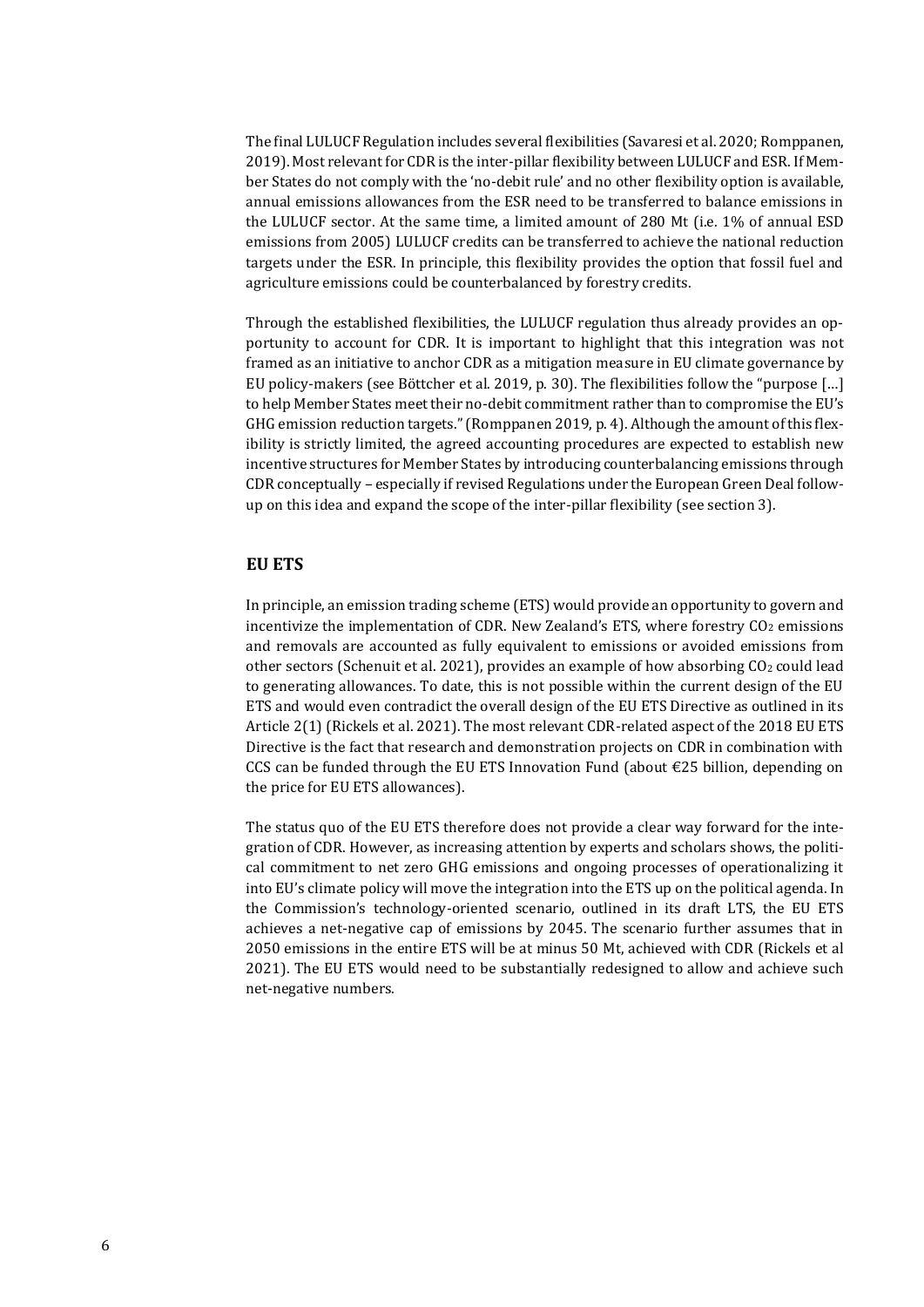# **3. Carbon dioxide removal and the European Green Deal**

The European Green Deal started as political strategy of the incoming Commission led by Ursula von der Leyen in 2019. The new Commission declared the political objective of Europe becoming the first "climate-neutral continent" by 2050. It announced its intention to table a proposal for a climate law during its first hundred days in office, as well as to revise existing climate regulations accordingly (Commission 2019). To assess the role for CDR in the Green Deal, we first focus on the EU Climate Law and turn to the political positioning of key actors in a second step. The latter not only allows us to continue tracing how the topic struggled onto the agenda of different EU institutions, but also enables us to anticipate plausible future developments.

## **CDR in the EU Climate Law**

For CDR policymaking, the specific designs of the 2030 and 2050 targets are the most relevant aspect of the EU Climate Law. The 2030 target is – as originally proposed by the EC and Council, but initially opposed by the European Parliament (EP) – a net target that accounts emissions and removals towards the overall reduction. After strong criticism by NGOs and some MEPs, however, EU legislative actors agreed to cap the contribution of LULUCF removals to the net target to 225Mt  $CO<sub>2</sub>$  equivalent (Art 4.1).

The 2050 net zero GHG emission target was already agreed by Heads of State and Governments in the European Council in December 2019 (European Council 2019).<sup>5</sup> The fact that it is established as an EU-wide target (Art. 2) is expected to raise distributional questions across Member States and is relevant for CDR policymaking. For example, countries with large shares of hard-to-abate emissions might demand to be allowed to achieve net zero emissions later than 2050, implying that other countries would need to compensate their delay by achieving net-negative emissions earlier than 2050 (Geden and Schenuit 2020). An important element of the long-term goal in the Regulation is the wording "[…] the Union shall aim to achieve negative emissions thereafter" (Art. 2.1). In fact, the call for Union-wide net-negative emissions after 2050 opens the door to new debates about CDR and overshoot of temperature targets that have been prevalent in academic discussions and IPCC assessments (IPCC 2018, 2021), but rarely addressed in climate policy.

#### **Legislative actors and their positions towards CDR**

#### *European Commission*

As noted in section 2, the Commission started to address CDR proactively with the publication of its long-term strategy (LTS) proposal in 2018 (Commission 2018a). Here, CDR is identified as one of the key building blocks of the modelled scenarios. Since then, the Commission proposed several initiatives to address CDR at the political level.

The Commission included straightforward language on  $CO<sub>2</sub>$  removal in the draft for the above-mentioned Climate Law (Commission 2020c). In particular, the draft stated that the net zero GHG emissions goal will require "natural and technological" CDR (Recital 12). A

<sup>5</sup> Even though Poland insisted on adding the following footnote to the conclusions: "One Member State, at this stage, cannot commit to implement this objective as far as it is concerned" (European Council 2019).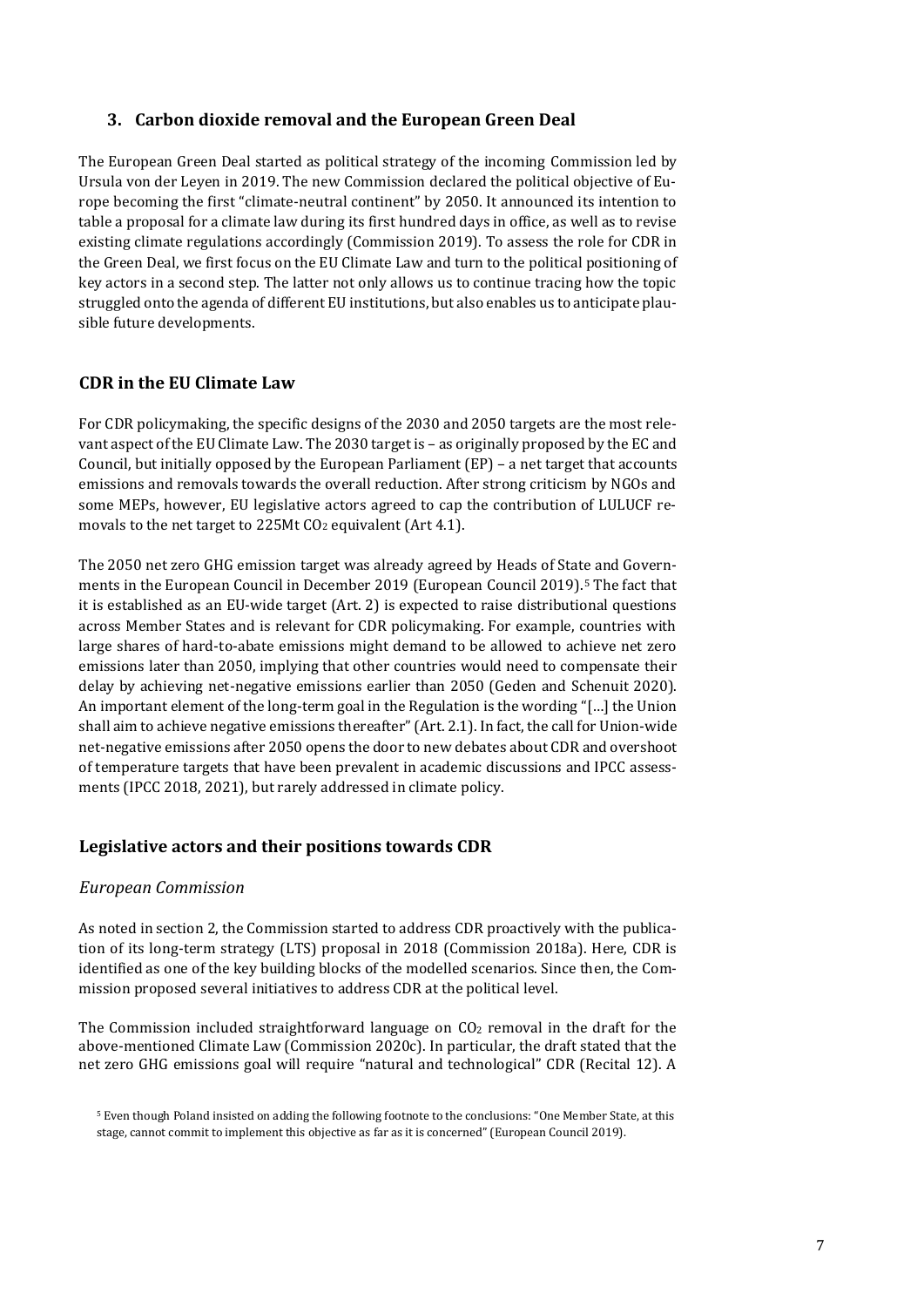slightly different formulation was adopted in the final EU Climate Law (Regulation (EU) 2021/1119, recital 20) <sup>6</sup>, allowing policymakers and stakeholders to push for integration of a wide range of CDR methods into EU climate policymaking in future legislative processes. Subsequently, the Commission's impact assessment of the 2030 Climate Target Plan and proposed reforms in the 'Fit-for-55' package are additional indicators pointing to the Commission's proactive role in establishing CDR policies. The proposed revised LULUCF regulation aims to establish a "2030 Union target for net GHG removals" of 310 Mt for the LULUCF sector, with differentiated removal efforts across Member States (Commission 2021a), that could contribute to the 2030 reduction target. This contribution, however, would be limited to the 225Mt cap as defined in the Climate Law (see section 3.1). This proposal indicates that the Commission is proactively pursuing and testing ideas and concepts to integrate the deliberate enhancement of the LULUCF sink into EU climate policy.

Simultaneously, the Commission has started to support geochemical-based CDR methods and related infrastructures. With the CCS-project Northern Lights in Norway, for example, the Commission is engaged in supporting and co-funding a CCS project (Commission 2022a) that declares envisaged CO<sup>2</sup> storage infrastructure will be linked to carbon removal programs (Northern Lights 2022). The Porthos (Port of Rotterdam  $CO<sub>2</sub>$  Transport Hub and Offshore Storage) project in the Netherlands is a second example for a geological storage project supported with EU funds (Commission 2021c). Furthermore, the already mentioned EU ETS Innovation Fund is open for CCS and carbon removal projects and some CDR-related projects like CarbFix in Iceland (Commission 2021d) or a BECCS project coordinated by Stockholm Exergi in Sweden receive funding from the Innovation Fund (Commission 2022b).

In December 2021, the Commission published a new Communication titled "Sustainable Carbon Cycles" (Commission 2021b) aiming to pre-structure the public debate and legislative procedures. The strategy document identifies three main challenges and related key actions required to implement CDR in the EU. First, a comprehensive strategy to scale up so-called "carbon farming". Here, the main idea is to create new revenue streams for land managers in agriculture and forestry to incentivise the increase of carbon captured and stored in plants and soils to 42Mt in 2030. The Common Agriculture Policy and the Cohesion Funds, the two biggest parts of the EU budget, are identified as potential sources for these monetary incentives. Secondly, the Communication highlights the importance of industrial capture, use, and storage of carbon and proposes to set a quantified target for carbon removal of 5Mt in 2030 through methods such as DACCS and bioenergy plus CCS (BECCS). Providing increased research funding through the Horizon Europe research and innovation programme as well as supporting frontrunner projects via the ETS Innovation Fund are among the key actions identified to support niche technologies. Lastly, the Commission used the document as an opportunity to specify its initiative for a regulatory framework for the certification scheme for removals. The initiative was first announced in the Circular Economy Action Plan (Commission 2020a) and was taken up the "Farm to Fork" strategy, which already proposed payments for farmers and foresters under the Common Agriculture Policy (CAP) who sequester carbon (Commission 2020b, see also Matthews, this volume). This third element of the new initiative demonstrates the Commission's ambition, not only to promote innovation in the field of CDR deployment, but also to position itself as a pioneer in its regulation. However, following the EU's ordinary legislative procedure, it will be the European Parliament (see section 3.2.2) and Member States (see section 3.2.3) that will eventually decide on the actual design and implementation of CDR-related reforms of the existing climate policy mix.

 $6$  [...] Sinks include natural and technological solutions, as reported in the Union's greenhouse gas inventories to the UNFCCC. Solutions that are based on carbon capture and storage (CCS) and carbon capture and use (CCU) technologies can play a role in decarbonisation, especially for the mitigation of process emissions in industry, for the Member States that choose this technology." (Regulation (EU) 2021/1119, recital 20).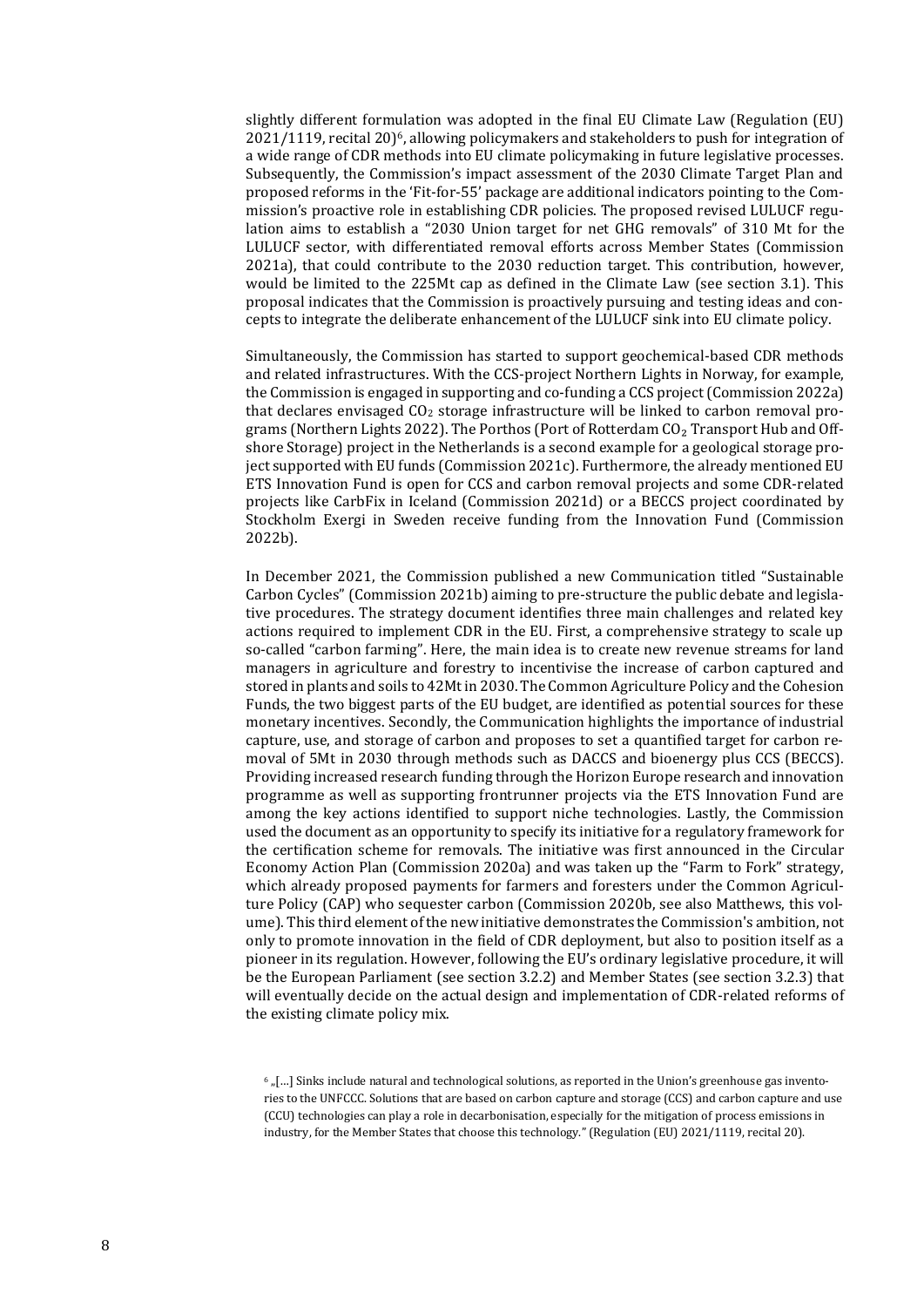### *European Parliament*

The European Parliament (EP) is known for striving for more ambitious climate policies (Buzogány and Ćetković 2021). This was confirmed during the Climate Law negotiations, where the EP Plenary not only opted for a more ambitious target of 60% by 2030, but also rejected the option to establish a net-logic, i.e. unlimited fungibility of emission reductions and removals (EP, 2020). During this process, the EP did not call for an integrating CDR proactively into climate policymaking. However, the EP welcomed the Commission's initiatives on establishing a carbon credit framework for ecosystem-based CDR during the legislative process on the Climate Law (EP 2020 recital 12d). The EPs central role in driving ambition and credibility in climate policymaking has led many MEPs, especially in the Committee on the Environment, Public Health and Food Safety (ENVI), to perceive the issue of CDR with suspicion. The fear that that CDR could weaken the level of climate ambition and reduce pressure for climate action is reflected in EP's position during the EU Climate Law legislative process (EP 2020) and the final agreement to limit the amount of LULUCF removals allowed to contribute to the 2030 target (Regulation (EU) 2021/1119).

In the aftermath of adopting the Climate Law, however, MEPs started to deal more openly with CDR-related issues. Political positions in the legislative processes under the 'Fit-for-55' package, for example, suggest that most MEPs in the Committee on the Environment, Public Health and Food Safety (ENVI) acknowledge the need for CDR and some called for its proactive integration into revised EU ETS, ESR and LULUCF regulations. As the legislative procedures have not yet been completed at the time of writing, a detailed analysis of the EP's decisions is beyond the scope of this chapter. Draft reports and amendments tabled by MEPs indicate, however, that in addition to positions of different parties and EP committees, national interests and regional alliances will shape MEPs positions on CDR in future legislation (for an overview of tabled positions, see procedure files ESR (2021/0200(COD), LULUCF (2021/0201(COD), and EU ETS (2021/0211(COD).

# *Member States*

Previous developments in EU climate policymaking have been substantially shaped by Member States (Wurzel et al., forthcoming). In the past few years, Heads of State and Government have set specific guardrails for the 2030 Climate and Energy Framework adopted in 2018 and claimed authority for setting the overall ambition of the new 2030 target. Well before the end of the inter-institutional trilogue negotiations on the target ambition in the Climate Law, the Council submitted a net 55% 2030 target to the UNFCCC as an updated EU NDC in December 2020 (European Council and European Commission 2020).

With regards to CDR policymaking, Member States differ substantially in the way they address CDR politically: While some, like Germany for example, prefer a rather incremental modification, others, such as Sweden, addresses the issue proactively and take a pioneering role in regulating and deploying CDR with incentive schemes for BECCS (Schenuit et al. 2021). These differing socio-political preferences towards CDR methods can be observed in the National Energy and Climate Plans (NECPs), which all Member States had to submit as part of the Governance of the Energy Union Regulation (Regulation (EU) 2018/1999, Art. 3 & 4). At the same time, the NECPs and more recent statements reveal that political positioning across Member States is at an early stage and preferences are so far indeterminate. The heterogeneity and provisional nature of current positions towards CDR indicate the room for new alliances as the importance of removals in EU climate policy increases. However,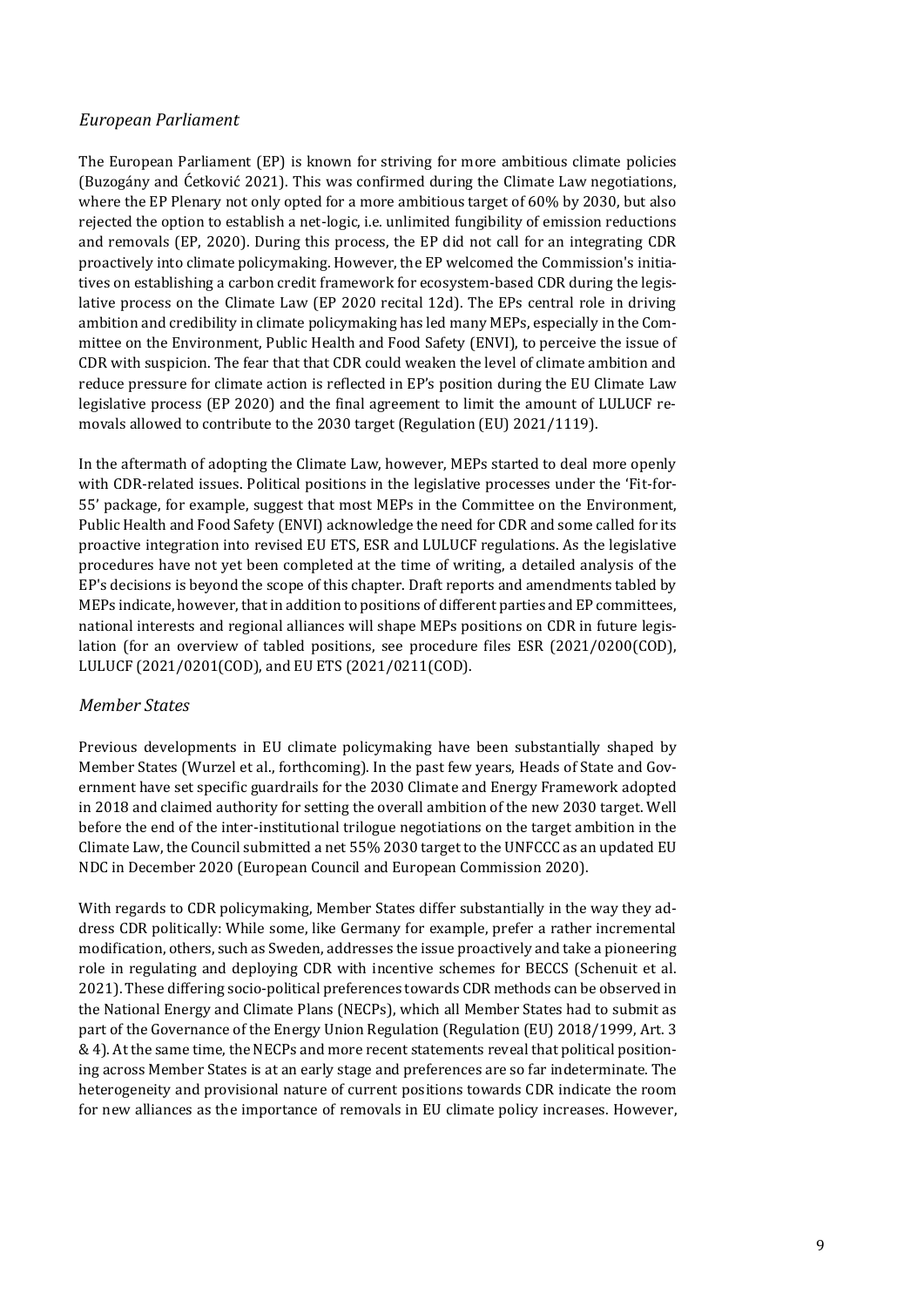across some front-running countries, first groupings are emerging. For instance, the Netherlands, Norway, Denmark, and Sweden have already published a joint non-paper on CCS calling for "more integration of  $CO<sub>2</sub>$  removal by negative emission technologies into EU climate policy and analysis of policy options to promote their development and deployment." (Klima- Energi- og Forsyningsudvalget Danmark 2020).

Another relevant dimension is the timing of national net zero targets and net-negative commitments. While Sweden, for example, has set its target for 2045, Finland aims for net zero GHG by 2035, followed by net-negative emissions thereafter. A differentiated timing of national net zero pledges across Member States is expected to become a relevant factor in climate policymaking at the EU level. The EU-wide net zero target by 2050 in the EU Climate Law will almost certainly lead to differentiated net zero years across Member States since countries with larger shares of emissions in the power, agriculture or industry sectors will demand a longer transition period to achieve GHG neutrality. If CDR is integrated in the EU policy architecture, this could eventually lead to a situation where countries not only vary in ambition for emissions reductions, but also in efforts of removing carbon from the atmosphere. Political compromises in EU climate policy have often been shaped by such kind of differentiation (Dupont and Oberthür 2015). CDR will add a new layer of potential flexibilities that would ease the pressure for emissions-per-capita convergence by 2050.

#### **4. Discussion: Prospects for CDR in EU's multi-level system**

After the Climate and Energy Framework 2030 legislation aimed at coordinating policy packages bridging climate and energy policymaking (Skjærseth 2021), the European Green Deal is now expected to expand interlinkages and coordination between climate policy and other policy fields. Tracing the initial efforts to integrate CDR – mostly led by the Commission, but also small groups of Member States – indicates that it might evolve into a relevant tool for establishing new coordination across policy domains, especially regarding the Common Agriculture Policy and forestry. Future prospects of CDR integration will be mainly shaped by two familiar and two new dynamics in EU climate policymaking.

#### **Familiar conditions**

The Commission clearly stands out as the institution that most proactively pursues the integration of CDR into EU climate policy architecture. The Communication on the role for CDR (Commission 2021b) to achieve net zero and net negative GHG emissions indicates that it is planning to remain the driving force for the coming years. It is not the first time that the Commission has initiated and led policy debates and legislative processes towards addressing unconventional aspects of climate policy. The most prominent example is the EU ETS, which was a rather unknown and contested instrument in the early 2000s. It entered EU climate policymaking through "entrepreneurial and intellectual leadership" by the Commission (Skjærseth 2017). In a situation of asymmetrical distribution of expertise about ETS as well as indeterminate preferences towards this new kind of instrument, the Commission made use of its "potential as the 'engine' of EU climate-policy development" (Skjærseth 2017, p. 96). Although CDR is not a new climate policy instrument but an additional tool in the mitigation toolbox, it does have the potential to alter EU climate politics. This potential of CDR not only relates to target structures and differentiation of climate ambitions across countries and sectors. It might also instigate polarized debates (Colvin et al. 2020), the de-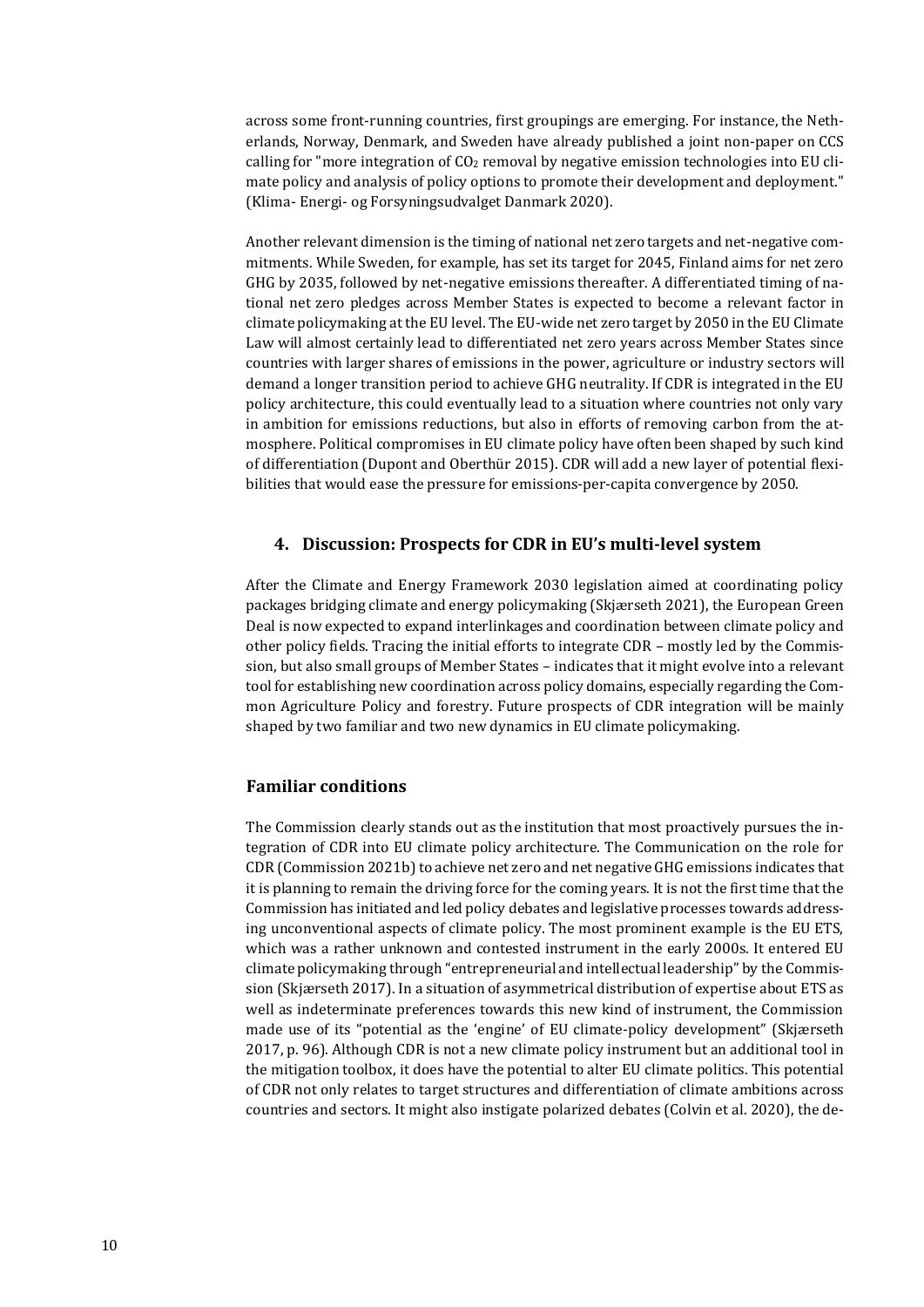bate about the net-2030 target being a prime example for this. In this situation, the entrepreneurial and intellectual leadership by the Commission might – like in the case of the EU ETS – help facilitate a constructive and open debate, political positioning, and maybe agreement on different ways of addressing CDR in EU climate policy. Actual implementation, however, will depend on the two co-legislators: the Council and the European Parliament.

Evolving Member State positions indicate that intergovernmentalism will, as is usually the case in EU climate policymaking, play an important role in the development of CDR policy. In addition to their sheer competence, reasons also lie in 'geographies of net zero' across Member States. First, Member States differ substantially in their ambitions to achieve net zero emissions. The Union-wide character of the adopted net-zero target helped to bridge these differences, but is expected to have implications on differentiating reduction and removal efforts. Secondly, countries will differ with regard to their residual emissions. The amount of hard-to-abate emissions depend on the structure of domestic industries and other sectors. In Ireland, for example, the agriculture sector will be a key source for residual emissions that have to be balanced to achieve net zero. In other countries, process emissions from cement clinker production in particular are currently perceived to be hard-toabate. Thirdly, countries have different socio-political preferences for different CDR methods. For example, while BECCS is widely accepted and part of climate-related regulation in Sweden, everything linked to CCS is highly contested in Germany. These preferences will emerge in the coming years and will significantly influence the actual implementation of CDR.

All three dimensions will shape national preferences towards the integration of CDR. Balancing varieties of preferences and interests has always been a defining characteristic of EU climate policymaking. Thus, the integration of CDR is not expected to turn the functioning of EU climate policy completely upside down. At the same time, however, climate policy is expected to take on new facets.

# **New facets**

One of the new facets is the emergence of new alliances across Member States and sectors. Our analysis of the emergence of the 2018 LULUCF regulation and its flexibilities as well as very different structuration and projected development of LULUCF sinks in Member States indicate that new alliances beyond the common *Green Growth* and *Visegrád group*s could form throughout the positioning towards the integration of CDR. In particular, the new political attention directed towards enhancing the LULUCF sink and carbon farming will be relevant in this context. The fact that Commission's envisaged CDR certification scheme has the potential to establish new revenue streams at the interfaces of agriculture, forestry and climate policies, will play a crucial role is expected to shape interests in countries with large potential for ecosystem-based CDR.

A second new facet will be a presumably modified target structure in which CDR will be addressed through an additional removal target. The idea of a newly created EU target has been explored by several studies since the importance of CDR received more attention (Böttcher et al. 2021; Meyer-Ohlendorf 2020; Geden and Schenuit 2020; Geden et al. 2019). They explore possible policy designs, discuss their implications, and agree that the revision of all major climate legislation in the context of the Green Deal is a window of opportunity for establishing a new sub-target. The new net emissions logic in the Climate Law together with the proposed LULUCF removal target and other initiatives in the context of the Fit-fit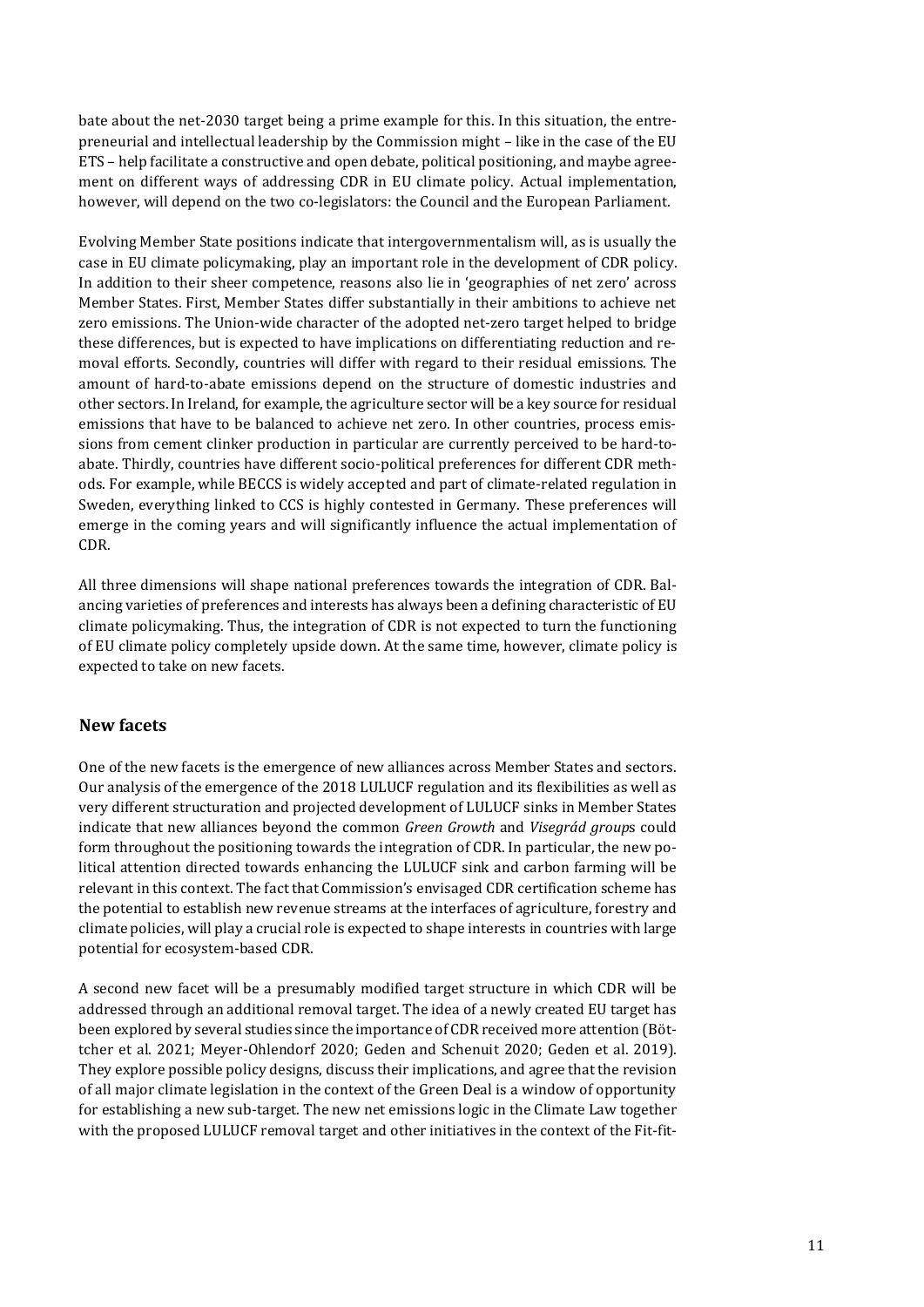55 package are new steps in this direction. However, whether the EU will adopt a distinct removal target, what type of removals it will include, and how it will be designed and implemented across sectors are likely to be contentious issues in future climate policy.

# **5. Conclusions**

With the Paris Agreement, IPCC's Special Report on 1.5°C Global Warming and the European Green Deal, the necessity to remove carbon from the atmosphere received significantly more attention in EU climate policy. Acknowledging the need to balance hard-to-abate emissions by mid-century in particular led to a rapid career for the issue of CDR. Our analysis of different pieces of EU legislation and major actors reveals that after bein governed implicitly in the LULUCF sector, the issue of CDR has now climbed up the political agenda and policy actors are now starting to proactively address the need to enhance EU's carbon sink capacity.

So far, EU policymaking focuses on ecosystem-based CDR and attention for geochemicalbased methods is limited. However, recent shifts in actor positions indicate that this is expected to change in the coming years. Policy initiatives in some Nordic countries as well as the policy-entrepreneurship by the Commission show that research, demonstration and deployment of geochemical-based methods will accelerate. At the same time, initial political resistance against the inclusion of removals in climate targets, varying socio-political preferences and the 'geographies of net zero' point to contingencies of when and where different methods will be deployed. In the coming years, political pressure to deploy a broad portfolio of CDR methods could come from outside the EU. Should the U.S., the U.K. or countries like China follow through on their announcements to deploy CDR, expectations towards the EU as a climate leader would increase.

In the medium-term, the EU's intermediate climate target for 2040 and the governance architecture established to achieve it will determine the role for CDR in EU's transition towards a net zero emissions society. Continuing to explore 'geographies of net zero' and their political implications will be key to anticipate and inform looming discussions of how to regulate CDR and help avoid polarization as the issue climbs up the political agenda.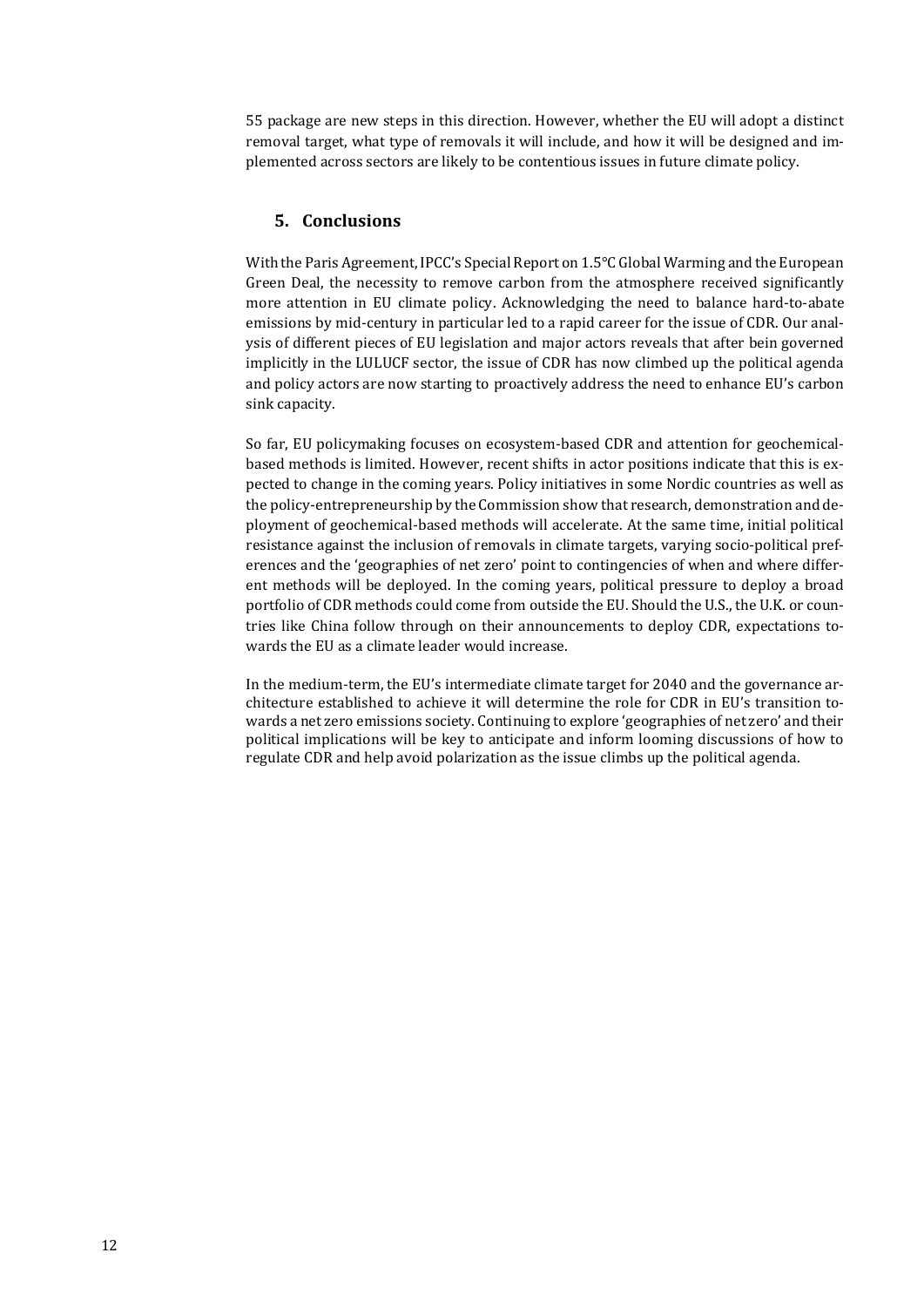#### **References**

Anderson, K., & G. P. Peters (2016). The trouble with negative emissions. *Science*, 354(6309): 182–183. DOI: 10.1126/science.aah4567

Babiker, M., Berndes, G., Blok, K. et al. (2022). Cross-sectoral perspectives. In P. Shukla, J. Skea et al. (Eds.), *Climate Change 2022: Mitigation of Climate Change. Contribution of Working Group III to the Sixth Assessment Report of the Intergovernmental Panel on Climate Change*. Geneva: IPCC.

Buzogány, A., & S. Ćetković (2021). Fractionalized but Ambitious? Voting on Energy and Climate Policy in the European Parliament*. Journal of European Public Policy*, 28(7): 1038–56. DOI: 10.1080/13501763.2021.1918220

Böttcher, H., Zell-Ziegler, C., Herold, A. et al. (2019). EU LULUCF Regulation explained: summary of core provisions and expected effects. Berlin: Öko-Institut.

Böttcher, H., Reise, J., & K. Hennenberg (2021). Exploratory Analysis of an EU Sink and Restoration Target. Berlin: Öko-Institut, commissioned by Greenpeace Germany.

Carton, W., Asiyanbi, A., Beck, S. et al. (2020). Negative emissions and the long history of carbon removal. *WIREs Climate Change*, 11: e671. DOI: 10.1002/wcc.671

Committee on Climate Change (CCC) (2019). Net Zero: The UKs contribution to stopping global warming. London: Committee on Climate Change.

Colvin, R. M., Kemp, L., Talberg, A. et al. (2020). Learning from the Climate Change Debate to Avoid Polarisation on Negative Emissions. Environmental Communication, 14(1): 23–35. DOI: 10.1080/17524032.2019.1630463

Dupont, C., & S. Oberthür (2015). Decarbonization in the EU: Setting the Scene. In C. Dupont, Oberthür S. (Eds.), *Decarbonization in the European Union. Energy, Climate and the Environment* (pp. 1–24). London: Palgrave Macmillan.

European Commission (2016). Impact Assessment, LULUCF Regulation, SWD/2016/0249 final, 2016/0230 (COD).

European Commission (2018a). A Clean Planet for all - A European strategic long-term vision for a prosperous, modern, competitive and climate neutral economy. COM(2018) 773 final.

European Commission (2018b). In-depth analysis in support of the Commission communication COM(2018) 773.

European Commission (2019). A Union that strives for more. My agenda for Europe. Political guide-lines for the next European Commission 2019-2024.

European Commission (2020a). A New Circular Economy Action Plan: for a Cleaner and More Competitive Europe, COM(2020) 98 final.

European Commission (2020b). A Farm to Fork Strategy for a Fair, Healthy and Environmentally-Friendly Food System, COM(2020) 381 final.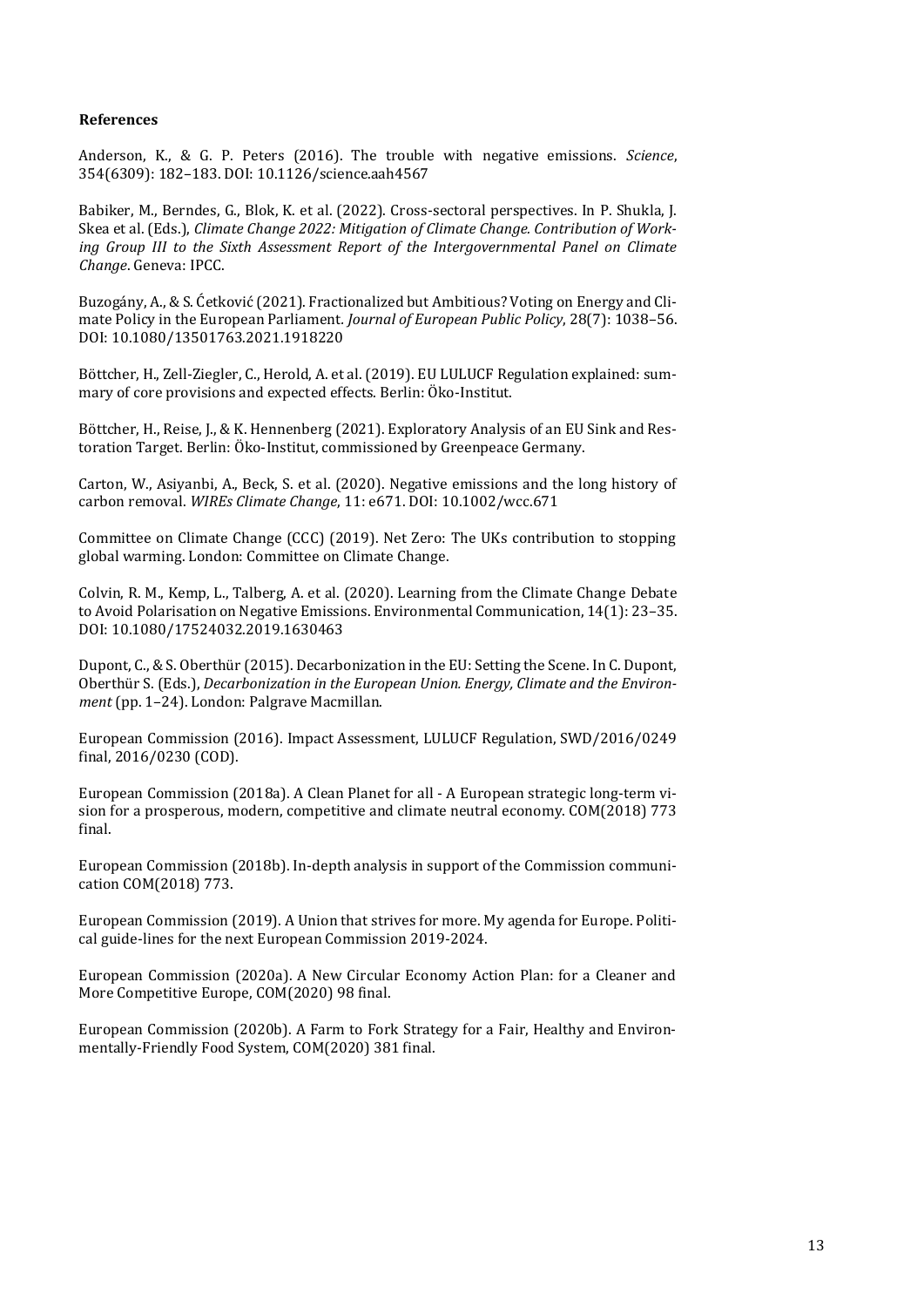European Commission (2020c). Proposal for a REGULATION OF THE EUROPEAN PARLIAMENT AND OF THE COUNCIL establishing the framework for achieving climate neutrality and amending Regulation (EU) 2018/1999 (European Climate Law), COM/2020/80 final.

European Commission (2021a). Proposal for a REGULATION OF THE EUROPEAN PARLIAMENT AND OF THE COUNCIL amending Regulations (EU) 2018/841 as regards the scope, simplifying the compliance rules, setting out the targets of the Member States for 2030 and committing to the collective achievement of climate neutrality by 2035 in the land use, forestry and agriculture sector, and (EU) 2018/1999 as regards improvement in monitoring, reporting, tracking of progress and review, COM/2021/554 final

European Commission (2021b). Sustainable Carbon Cycles, COM(2021)800.

European Commission (2021c). PORTHOS CO2 transport network – Project of Common Interest (PCI), https://ec.europa.eu/inea/en/connecting-europe-facility/cef-energy/12.3- 0022-nl-w-m-20 (accessed May 16, 2022)

European Commission (2021d). Innovation Fund: Silverstone: Full-scale CO 2 capture and mineral storage, https://ec.europa.eu/clima/system/files/2021-12/policy\_if\_pf\_2021\_silverstone\_en.pdf (accessed May 16, 2022).

European Commission (2022a). EU invests over  $\epsilon$  1 billion in energy infrastructure in support of the Green Deal, 26.01.2022, https://ec.europa.eu/info/news/eu-invests-over-eu-1 billion-clean-energy-infrastructure-support-green-deal-2022-jan-26\_en (accessed May 16, 2022).

European Commission (2022b). Innovation Fund: Beccs Stockholm: Bio Energy Carbon Capture and Storage by Stockholm Exergi. https://ec.europa.eu/clima/system/files/2022- 04/if\_pf%202022\_beccs\_en\_0.pdf (accessed May 16, 2022).

European Council (2014). European Council (23 and 24 October 2014) – Conclusions 169/14.

European Council (2019). Meeting of the European Council (12 December 2019) – Conclusions, EU-CO 29/19.

European Council and European Commission (2020). Update of the NDC of the European Union and its Member States.

European Parliament (2020). Amendments adopted by the European Parliament on 8 October 2020 on the proposal for a regulation of the European Parliament and of the Council establishing the framework for achieving climate neutrality and amending Regulation (EU) 2018/1999 (European Climate Law).

Fridahl, M., Bellamy, R., Hansson, A. et al. (2020). Mapping Multi-Level Policy Incentives for Bioenergy With Carbon Capture and Storage in Sweden. *Frontiers in Climate*, 0. DOI: 10.3389/fclim.2020.604787

Fuss, S., Canadell, J. G., Peters, G. P. et al. (2014). Betting on negative emissions. *Nature Climate Change*, 4(10): 850–853. DOI: 10.1038/nclimate2392.

Fuss, S., Lamb, W. F., Callaghan, M. W. et al. (2018). Negative emissions-Part 2: Costs, potentials and side effects. *Environmental Research Letters*, 13(6): 63002. DOI: 10.1088/1748- 9326/aabf9f.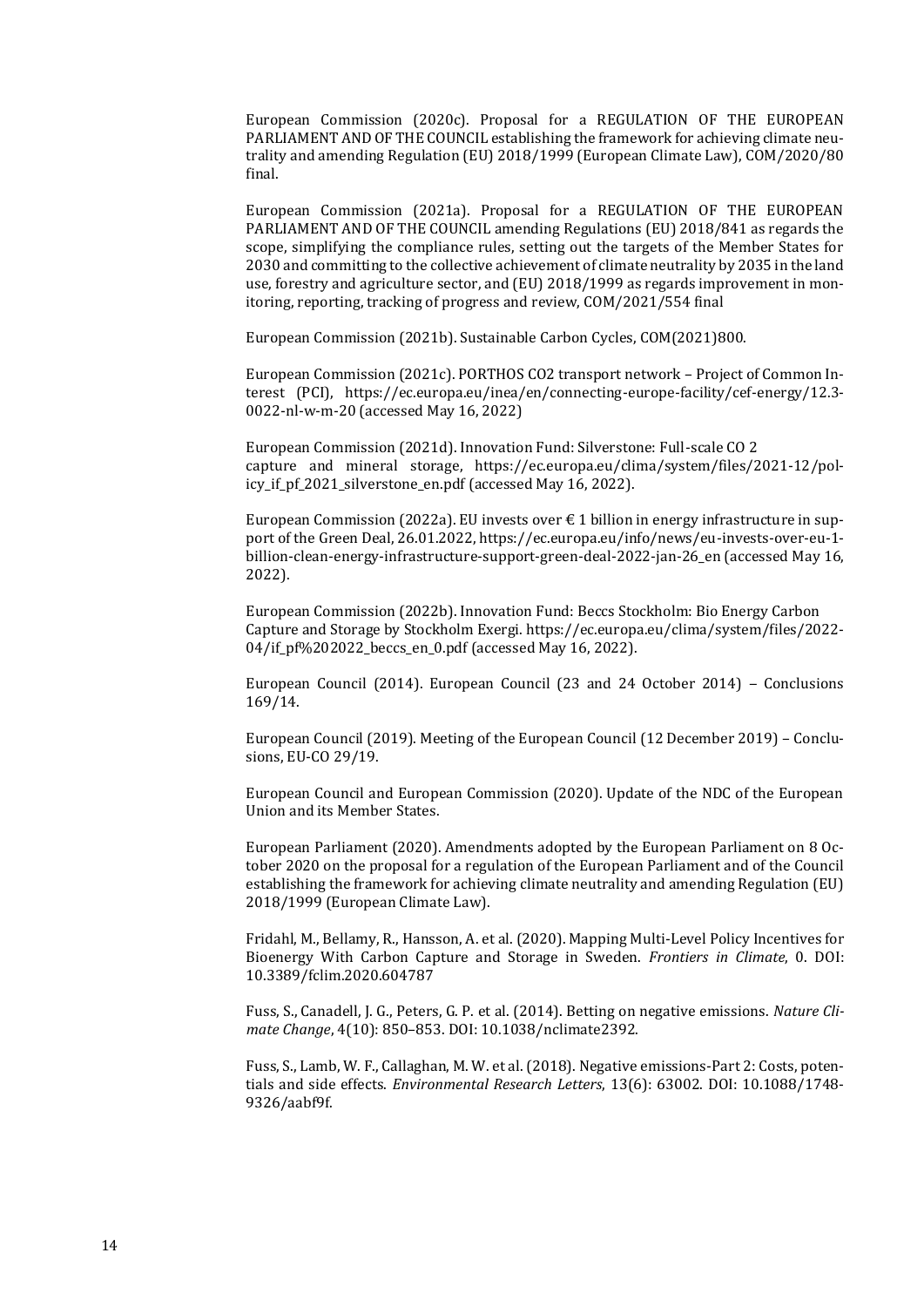Fuss, S., Canadell, J. G., Ciais, P. et al. (2020). Moving toward Net-Zero Emissions Requires New Alliances for Carbon Dioxide Removal. *One Earth*, 3(2): 145–149. DOI: 10.1016/j.oneear.2020.08.002.

Geden, O. (2015). Policy: Climate advisers must maintain integrity. *Nature*, 521 (7550), S. 27–28. DOI: 10.1038/521027a.

Geden, O., Peters, G. P., & V. Scott (2019). Targeting carbon dioxide removal in the European Union. *Climate Policy*, 19(4): 487–494. DOI: 10.1080/14693062.2018.1536600.

Geden, O., & F. Schenuit (2020). Unconventional Mitigation. Carbon Dioxide Removal as a New Approach in EU Climate Policy, Research Paper. Berlin: German Institute for International and Security Affairs.

Geden, O., Scott, V., & J. Palmer (2018). Integrating carbon dioxide removal into EU climate policy: Prospects for a paradigm shift. *WIREs Climate Change*, 9: e521. DOI: 10.1002/wcc.521

IPCC (2018). Global Warming of 1.5°C. An IPCC Special Report on the Impacts of Global Warming of 1.5°C Above Pre-Industrial Levels and Related Global Greenhouse Gas Emission Pathways, in the Context of Strengthening the Global Response to the Threat of Climate Change, Sustainable Development, and Efforts to Eradicate Poverty. Geneva: IPCC.

IPCC (2019). Climate Change and Land: an IPCC special report on climate change, desertification, land degradation, sustainable land management, food security, and greenhouse gas fluxes in terrestrial ecosystems. Geneva: IPCC.

IPCC (2021). Climate Change 2021: The Physical Science Basis. Contribution of Working Group I to the Sixth Assessment Report of the Intergovernmental Panel on Climate Change. Geneva: IPCC.

Klima- Energi-og Forsyningsudvalget Danmark (2020). Non-paper on Carbon Capture and Storage (CCS). By the Netherlands, Norway, Denmark and Sweden. Available online at: https://www.ft.dk/samling/20201/almdel/KEF/bilag/87/2288136.pdf (accessed May 16, 2022).

Krug, J. H. A. (2018). Accounting of GHG emissions and removals from forest management: a long road from Kyoto to Paris. *Carbon Balance and Management*, 13(1). DOI: 10.1186/s13021-017-0089-6.

Lee, K., C. Fyson, & C.-F. Schleussner (2021). Fair Distributions of Carbon Dioxide Removal Obligations and Implications for Effective National Net-Zero Targets. *Environmental Research Letters*, 16 (9): 094001. DOI: 10.1088/1748-9326/ac1970.

Matthews, Alan (forthcoming): Hard-to-abate sectors 1: Food and Agriculture. In *Handbook on European Union Climate Change Policy and Politics*, Rayner, T., K. Szulecki, A. Jordan, S. Oberthür (Eds.), forthcoming 2022, Edward Elgar Publishing Ltd.

McLaren, D. P., Tyfield, D. P., Willis, R. et al. (2019). Beyond "Net-Zero": A Case for Separate Targets for Emissions Reduction and Negative Emissions. *Frontiers in Climate*, 1. DOI: 10.3389/fclim.2019.00004.

Meyer-Ohlendorf, N. (2020). EU Framework for CO2 Removals - Targets and Commitments. Berlin: Ecologic.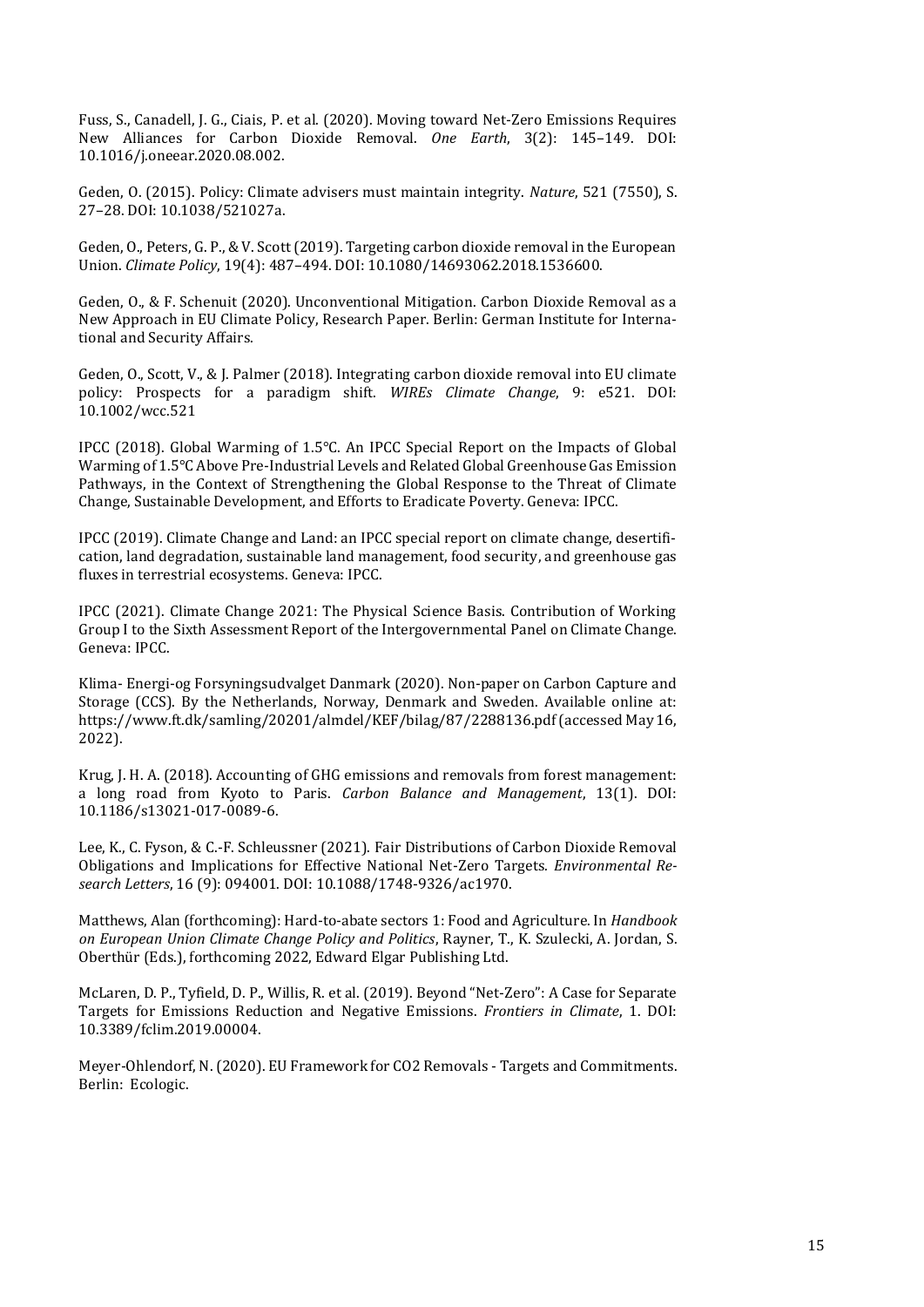Meyer-Ohlendorf, N., & A. Frelih-Larsen (2017). EU Climate Policies: friend, foe or bystander to forest restoration and carbon sinks? Berlin: Ecologic.

Nabuurs, G. J., Arets, E.J.M.M., Lesschen, J. P. et al. (2018). Effects of the EU-LULUCF regulation on the use of biomass for bio-energy, Research Report. Wageningen: Wageningen Environmental Research.

Obersteiner, M., Azar, C., Kauppi, P. et al. (2001). Managing climate risk. *Science*, 294(5543): 786-787. DOI: 10.1126/science.294.5543.786b.

Osaka, S., Bellamy, R., & N. Castree (2021). Framing 'Nature-Based' Solutions to Climate Change. *WIREs Climate Change*, 12(5): e729. DOI: 10.1002/wcc.729.

Pozo, C., Galán-Martín, Á., Reiner, D. M. et al. (2020). Equity in allocating carbon dioxide removal quotas. *Nature Climate Change*, 10(7): 640646. DOI: 10.1038/s41558-020-0802- 4.

Prognos, Öko-Institut, Wuppertal-Institut (2021). Towards a Climate-Neutral Germany by 2045 (Summary) How Germany can reach its climate targets before 2050. Conducted for Agora Energiewende, Agora Verkehrswende and Stiftung Klimaneutralität.

Rickels, W., Proelß, A., Geden, O. et al. (2021). Integrating Carbon Dioxide Removal Into European Emissions Trading. *Frontiers in Climate*, 3. DOI: 10.3389/fclim.2021.690023..

Rogelj, J., O. Geden, A. Cowie, et al. (2021). Three ways to improve net-zero emissions targets. *Nature* 591 (7850): 365–368. DOI: 10.1038/d41586-021-00662-3.

Romppanen, S. (2019). How does the LULUCF Regulation affect EU Member States' forest management? VUB Institute for European Affairs/GOVTRAN, Policy Brief 03/2019.

Romppanen, Seita (forthcoming): Targets, timetables and effort sharing as governance tools: emergence, scope and ambition. In *Handbook on European Union Climate Change Policy and Politics*, Rayner, T., K. Szulecki, A. Jordan, S. Oberthür (Eds.), forthcoming 2022, Edward Elgar Publishing Ltd.

Savaresi, Annalisa; Perugini, Lucia; Chiriacò, Maria Vincenza (2020): Making sense of the LULUCF Regulation: Much ado about nothing? In: *Review of European, Comparative & International Environmental Law* 29(2): 212-220. DOI: 10.1111/reel.12332.

Savaresi, A., Perugini, L., & M. V. Chiriacò (2020). Making sense of the LULUCF Regulation: Much ado about nothing? Review of European, *Comparative & International Environmental Law*, 29(2): 212–220. DOI: 10.1111/reel.12332.

Schenuit, F., Colvin, R., Fridahl, M. et al. (2021). Carbon Dioxide Removal policy in the making: Assessing developments in 9 OECD cases. *Frontiers in Climate*, 3. DOI: 10.3389/fclim.2021.638805.

Shayegh, S., Bosetti, V., & M. Tavoni (2021). "Future Prospects of Direct Air Capture Technologies: Insights From an Expert Elicitation Survey." *Frontiers in Climate*, 3. DOI: 10.3389/fclim.2021.630893.

Skjærseth, J. B. (2017). The Commision's shifting climate leadership. From emissions trading to en-ergy union. In R. Wurzel, J. Connelly, D. Liefferink (Eds.), *The European Union in international climate change politics. Still taking a lead?* (pp. 84–104). London, New York: Routledge.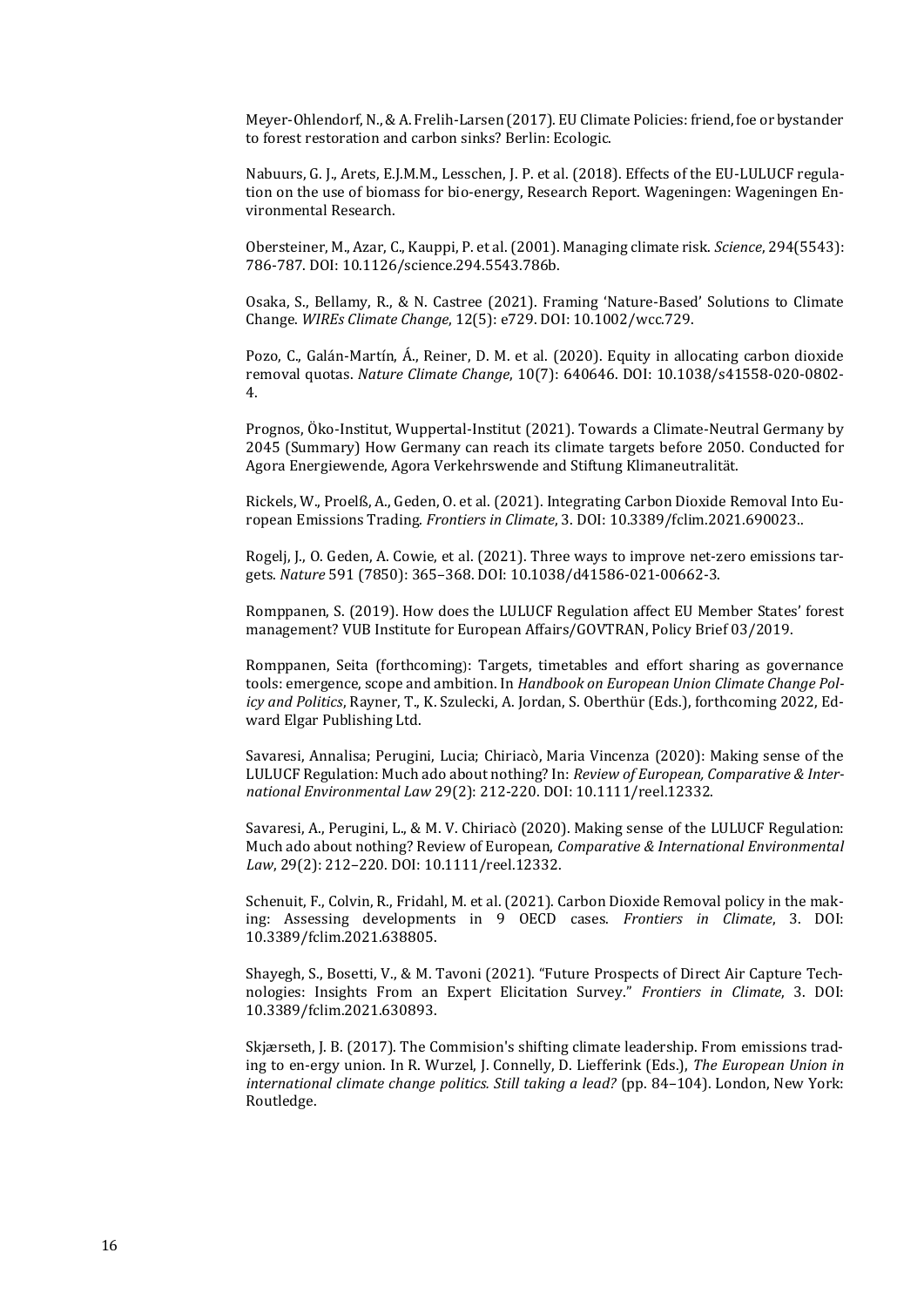Skjærseth, J. B. (2021). Towards a European Green Deal: The evolution of EU climate and energy policy mixes. *International Environmental Agreements*, 21:25–41. DOI: 10.1007/s10784-021-09529-4

Smith, P., Davis, S. J., Creutzig, F. et al. (2016). Biophysical and economic limits to negative CO2 emissions*. Nature Climate Change*, 6(1): 42–50. DOI: 10.1038/nclimate2870.

Wurzel, Rainer; Di Lullo, Maurizio; Lieferink, Duncan (forthcoming): The European Council, Council and Member States. In: In *Handbook on European Union Climate Change Policy and Politics*, Rayner, T., K. Szulecki, A. Jordan, S. Oberthür (Eds.), forthcoming 2022, Edward Elgar Publishing Ltd.